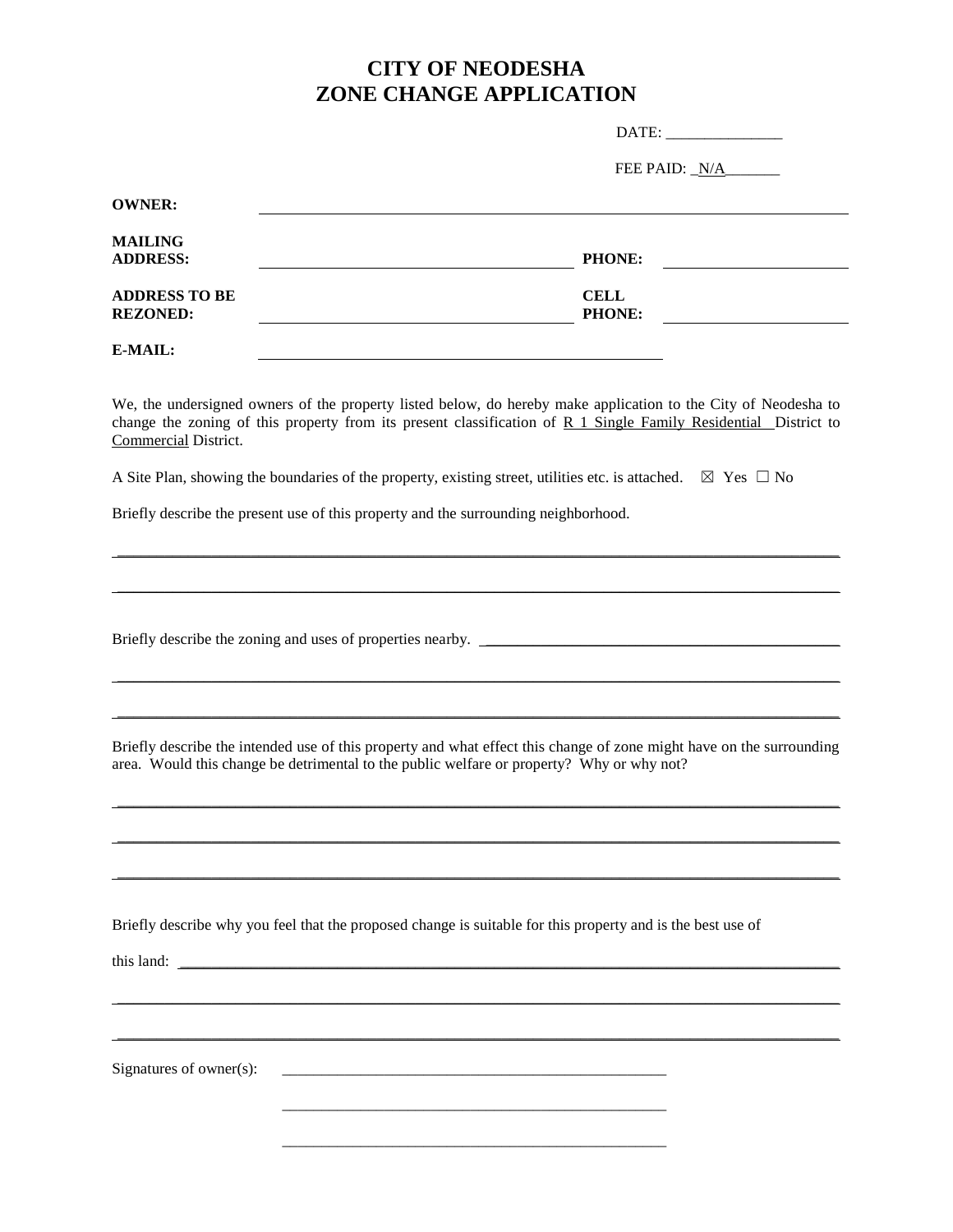BE IT REMEMBERED that on this \_\_\_ day of \_\_\_\_, 20\_\_\_, before me, the undersigned, a Notary Public in and for the county and state aforesaid, personally appeared the above signed person(s), who is/are known to me to be the same person(s) who executed the foregoing certificate, and who duly acknowledged the execution of the same for the purposes therein recited.

IN WITNESS WHEREOF, I have hereunto subscribed my name and affixed my Notarial Seal the day and year last above written.

|                                                                                                       | <b>Notary Public</b>                  |  |  |  |
|-------------------------------------------------------------------------------------------------------|---------------------------------------|--|--|--|
| TO BE COMPLETED BY CITY CLERK'S OFFICE ONLY                                                           |                                       |  |  |  |
| Date Received:                                                                                        |                                       |  |  |  |
| City Clerk or Designee:                                                                               |                                       |  |  |  |
| <b>Publication Date:</b>                                                                              |                                       |  |  |  |
| Hearing Date (21 days after<br>publication):                                                          |                                       |  |  |  |
| Board of Zoning Recommendation                                                                        | $\Box$ Approval $\Box$ Not to Approve |  |  |  |
| <b>Commission Meeting Date:</b><br>(Must be 14 days after Hearing Date to allow for protest petition) |                                       |  |  |  |
| <b>Commission Action:</b><br>(Approved/Denied/Returned to Planning and Zoning for further study)      | $\Box$ Approved $\Box$ Denied         |  |  |  |
| Ordinance # (if approved):                                                                            |                                       |  |  |  |
| <b>Ordinance Publication Date:</b>                                                                    |                                       |  |  |  |